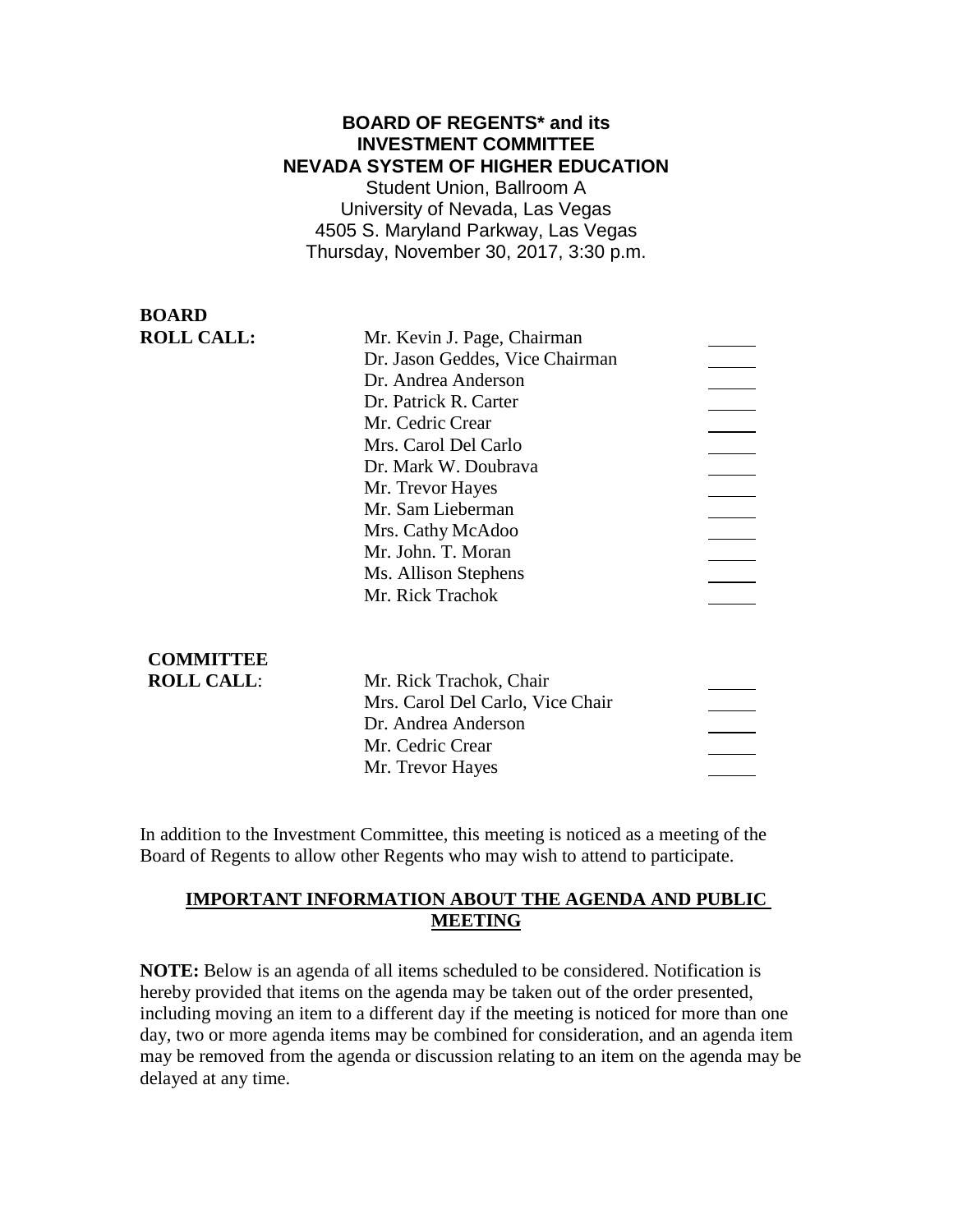In accordance with the Board of Regents' Bylaws, Title I, Article V, Section 20, items voted on may be the subject of a motion to reconsider at this meeting. A motion to reconsider an item may be made at any time before adjournment of this meeting. Similarly, if an item is tabled at any time during the meeting, it may, by proper motion and vote, be taken from the table and thereafter be the subject of consideration and action at any time before adjournment of this meeting.

\*The Board of Regents, at its regularly scheduled meetings, meets concurrently with its Committees (the Academic, Research and Student Affairs Committee; the Audit and Compliance Committee; the Business, Finance and Facilities Committee; the Cultural Diversity and Title IX Compliance Committee; the Investment Committee; and the Health Sciences System Committee). The Board's Committee meetings take place in accordance with the agendas published for those Committees. Regents who are not members of the Committees may attend the Committee meetings and participate in the discussion of Committee agenda items. However, action items will only be voted on by the members of each Committee, unless a Regent is temporarily made a member of that Committee under Board of Regents' Bylaws, Title 1, Article VI, Section 6. The full Board of Regents will consider Committee action items in accordance with the Board of Regents' agenda published for the current or for a subsequent meeting.

In accordance with the Board of Regents' Bylaws, Title 1, Art. V, Section 13, a quorum may be gained by telephonic hookup.

Some agenda items are noted as having accompanying reference material. Reference material may be accessed on the electronic version of the agenda by clicking the reference link associated with a particular item. The agenda and associated reference material may also be accessed on the Internet by visiting the Board of Regents' website at:

## [http://system.nevada.edu/Nshe/index.cfm/administration/board-of-regents/meeting](http://system.nevada.edu/Nshe/index.cfm/administration/board-of-regents/meeting-agendas/)[agendas/](http://system.nevada.edu/Nshe/index.cfm/administration/board-of-regents/meeting-agendas/)

Many public libraries have publicly accessible computer terminals. Copies of the reference material and any additional support materials that are submitted to the Board of Regents' Office and then distributed to the members of the Board of Regents after the mailing of this agenda but before the meeting, will be made available as follows: 1. Copies of any such materials are available at the Board of Regents' Office at 2601 Enterprise Road, Reno, Nevada and the Board of Regents' Office at 4300 S. Maryland Parkway, Las Vegas, Nevada. A copy may be requested by calling Winter Lipson at (702) 889-8426; 2. Copies of any such materials will also be available at the meeting site.

Reasonable efforts will be made to assist and accommodate physically disabled persons attending the meeting. Please call the Board office at (775) 784-4958 in advance so that arrangements may be made.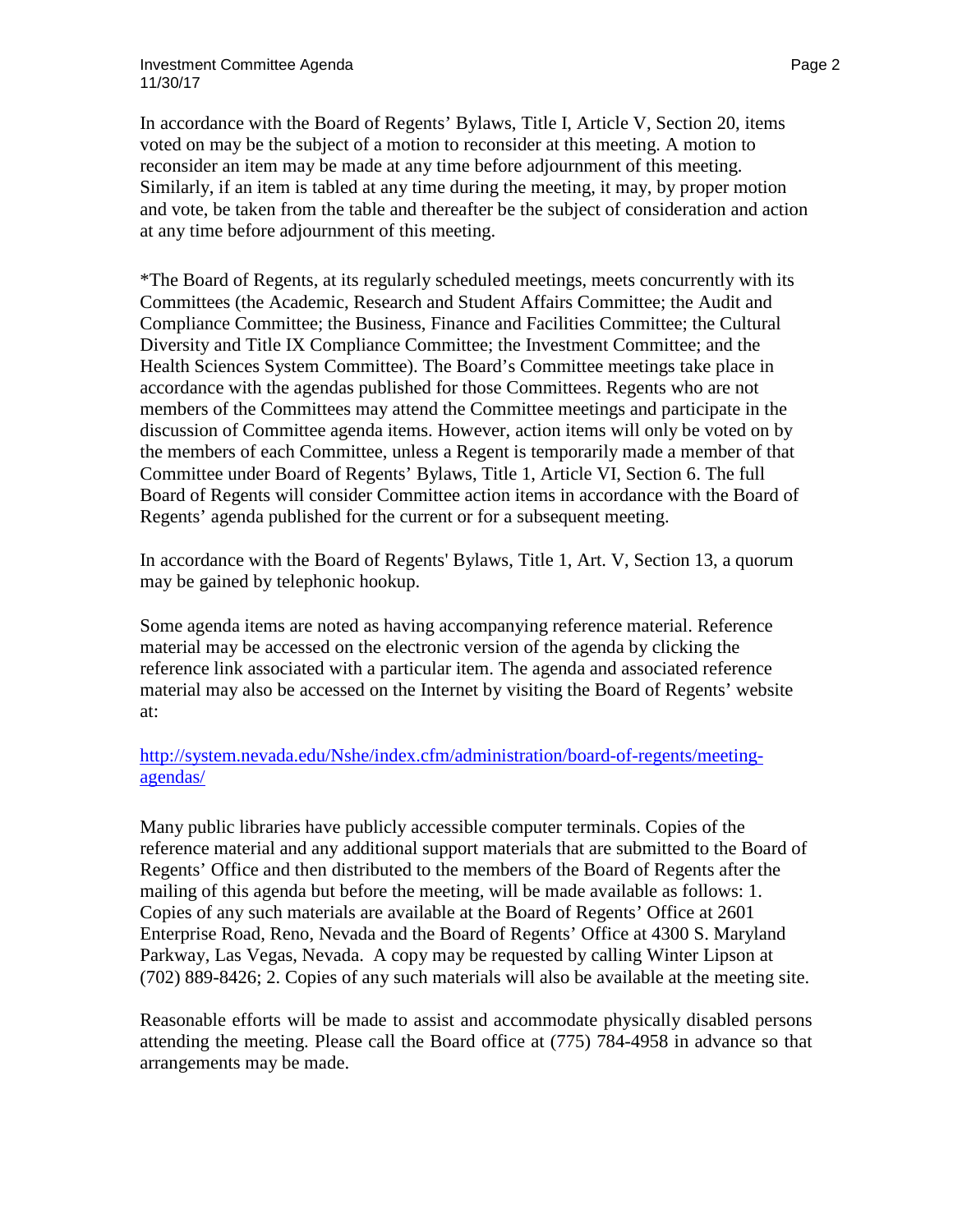## **1. PUBLIC COMMENT INFORMATION ONLY**

Public comment will be taken during this agenda item. No action may be taken on a matter raised under this item until the matter is included on an agenda as an item on which action may be taken. Comments will be limited to three minutes per person. Persons making comment will be asked to begin by stating their name for the record and to spell their last name. The Committee Chair may elect to allow additional public comment on a specific agenda item when that agenda item is being considered.

In accordance with Attorney General Opinion No. 00-047, as restated in the Attorney General's Open Meeting Law Manual, the Committee Chair may prohibit comment if the content of that comment is a topic that is not relevant to, or within the authority of, the Board of Regents, or if the content is willfully disruptive of the meeting by being irrelevant, repetitious, slanderous, offensive, inflammatory, irrational or amounting to personal attacks or interfering with the rights of other speakers.

## **2. MINUTES FOR POSSIBLE ACTION**

Request is made for approval of the minutes from the June 8, 2017, meeting. *[\(Ref. INV-2\)](https://nshe.nevada.edu/wp-content/uploads/file/BoardOfRegents/Agendas/2017/nov-mtgs/inv-ref/INV-2.pdf)*

*ESTIMATED TIME: 5 mins.*

### **3. OPERATING POOL PERFORMANCE FOR POSSIBLE ACTION DISCUSSION AND RECOMMENDATIONS**

Staff from Cambridge Associates and System Administration will present a report on asset allocation and investment returns for the Pooled Operating Fund for the quarter ended September 30, 2017. NSHE staff will also provide an update on the status of the Operating Pool Reserve. Cambridge Associates and System Administration staff may also provide specific recommendations on fund managers which may include hiring, terminating or changing managers. The Committee may take action based on the report and recommendations, including making recommendations to the Board to change the asset allocation, fund managers and/or strategic ranges for the pooled fund. *[\(Ref. INV-3\)](https://nshe.nevada.edu/wp-content/uploads/file/BoardOfRegents/Agendas/2017/nov-mtgs/inv-ref/INV-3.pdf)*

*ESTIMATED TIME: 10 mins.*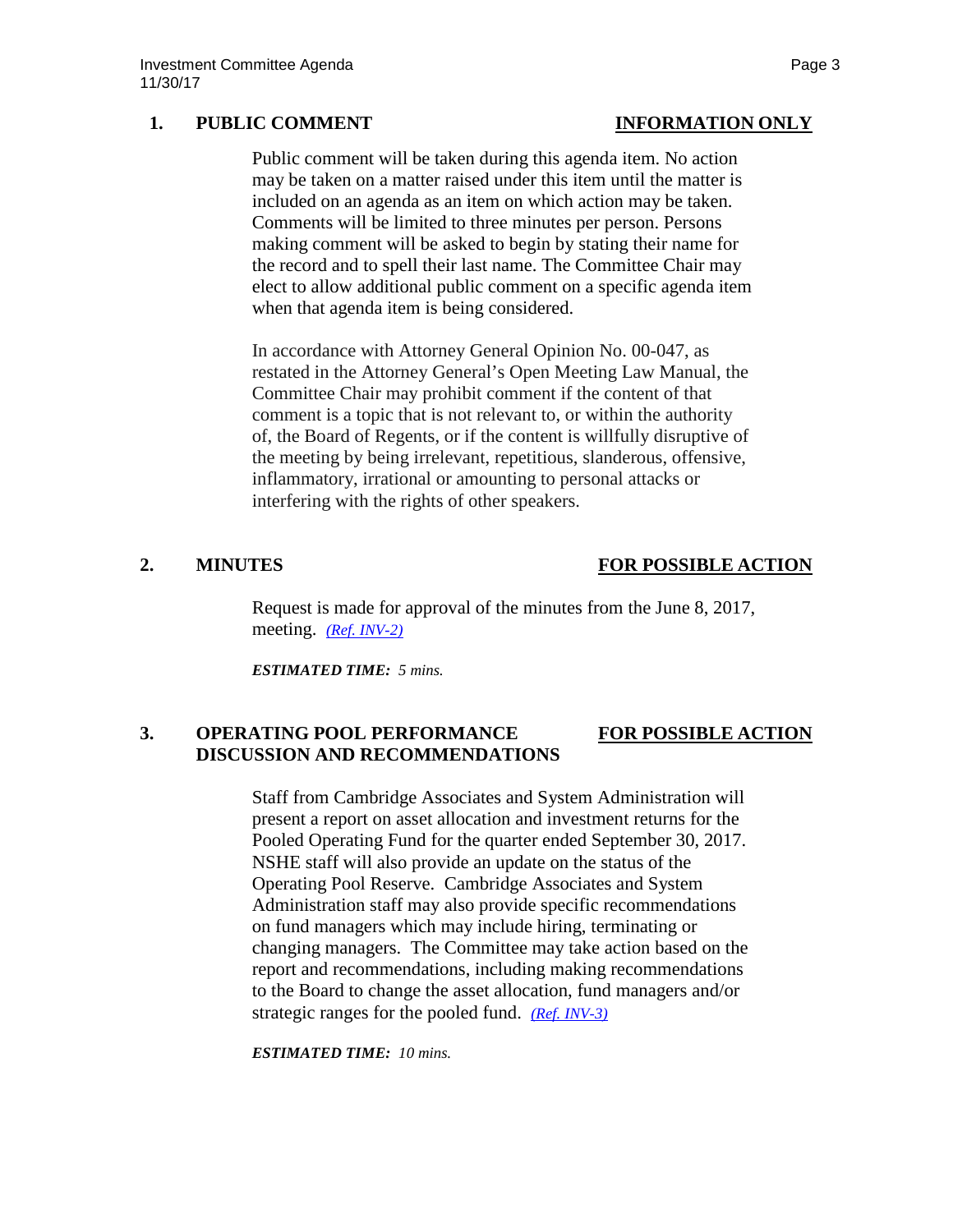### **4. ENDOWMENT POOL PERFORMANCE INFORMATION ONLY DISCUSSION – RUSSELL INVESTMENTS**

Staff from Russell Investments will present a report on asset allocation and investment returns for the Pooled Endowment Fund as of September 30, 2017.

*ESTIMATED TIME: 10 mins.*

# **5. ENDOWMENT POOL PERFORMANCE INFORMATION ONLY DISCUSSION – CAMBRIDGE ASSOCIATES**

Staff from Cambridge Associates will present a report on asset allocation and investment returns for the Pooled Endowment Fund as of September 30, 2017.

*ESTIMATED TIME: 10 mins.*

## **6. DISTRIBUTION FROM THE FOR POSSIBLE ACTION ENDOWMENT FUND**

The Committee will discuss current NSHE distributions from the Endowment Fund, to include possible changes to the current rate which is set at net 4.5 percent spending/management fee in relation to current investment allocation, projected returns and Board policy *(Handbook, Title 4, Chapter 10, Section 5).* The Committee will also review past performance of the NSHE Endowment Fund and the university foundation endowment funds. The Committee will review how changes to the NSHE Endowment Fund distribution rate impact long-term objectives. The Committee may approve a revision to the long-term distribution rate. *[\(Ref. INV-6\)](https://nshe.nevada.edu/wp-content/uploads/file/BoardOfRegents/Agendas/2017/nov-mtgs/inv-ref/INV-6.pdf)*

*ESTIMATED TIME: 15 mins.*

### **7. REVIEW OF THE INFORMATION ONLY INVESTMENT COMMITTEE DUTIES**

The Committee will conduct a review of and may recommend revisions to the Committee duties as set forth in the *Board of Regents Handbook,* Title 1, Article VI, Section 3. *[\(Ref. INV-7\)](https://nshe.nevada.edu/wp-content/uploads/file/BoardOfRegents/Agendas/2017/nov-mtgs/inv-ref/INV-7.pdf)*

*ESTIMATED TIME: 10 mins.*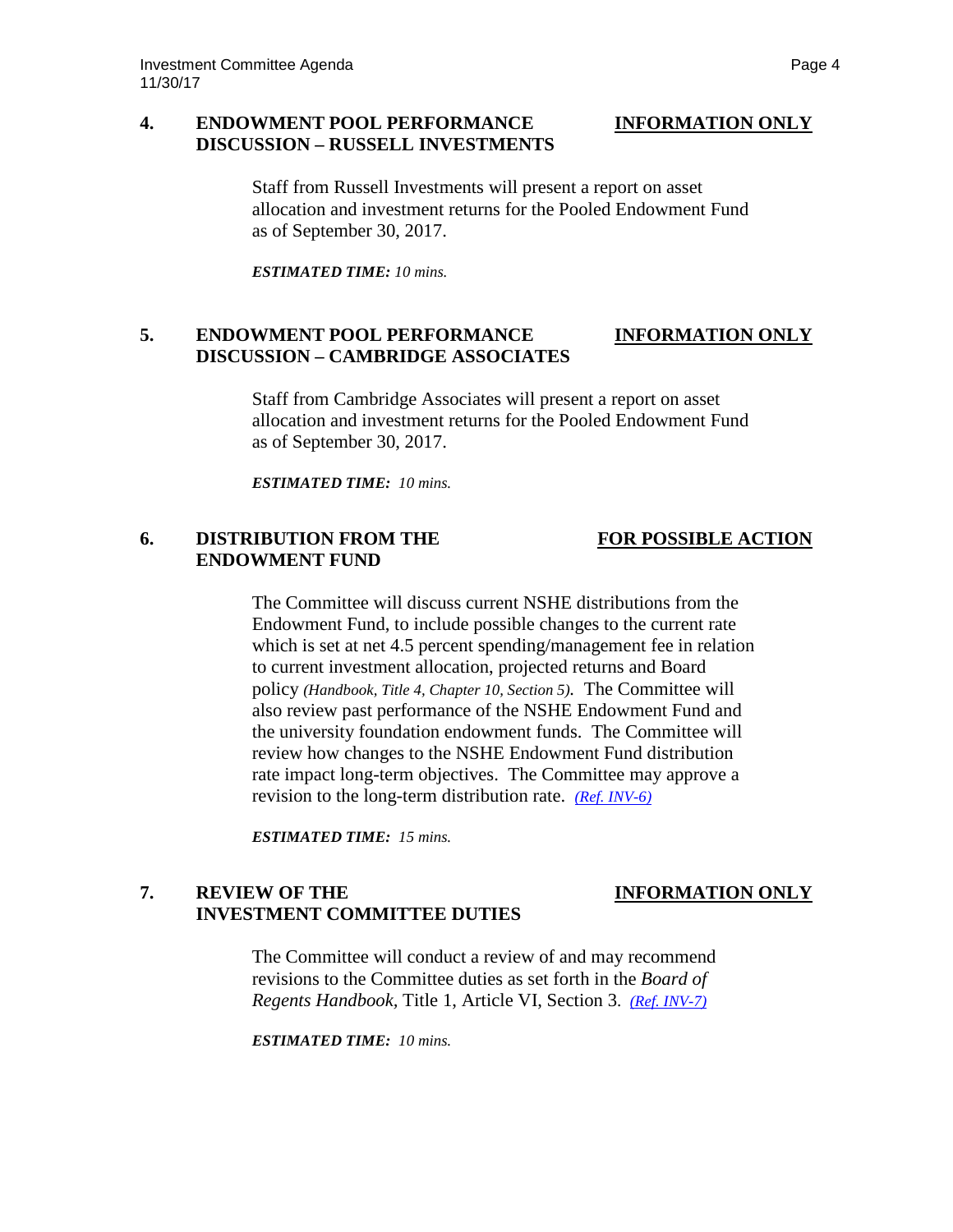### **8. ONE-TIME DISTRIBUTION FOR POSSIBLE ACTION FROM OPERATING POOL RESERVE**

## In light of the current balance and performance of the Operating Pool Reserve, the Investment Committee will consider making a special one-time distribution from the fund. The Committee will consider a distribution in an amount up to \$25,000,000. If a special distribution is approved, the Committee will direct NSHE Institutions and NSHE System Administration to provide the Chancellor a prioritized listing of initiatives and amounts of how funds from the distribution would be used at their institutions to support academic and student services as well as supporting the strategic initiatives approved by the Board. The Chancellor is requested to present a list of the initiatives at a future Board meeting for consideration by the entire Board. Funding for those initiatives approved by the Board will be distributed in early 2018. *[\(Ref. INV-8\)](https://nshe.nevada.edu/wp-content/uploads/file/BoardOfRegents/Agendas/2017/nov-mtgs/inv-ref/INV-8.pdf)*

*FISCAL IMPACT: Distribution of one-time funds from the operating reserve account in an amount of \$25 million.*

*ESTIMATED TIME: 5 mins.*

## **9. NEW BUSINESS INFORMATION ONLY**

Items for consideration at future meetings may be suggested. Any discussion of an item under "New Business" is limited to description and clarification of the subject matter of the item, which may include the reasons for the request.